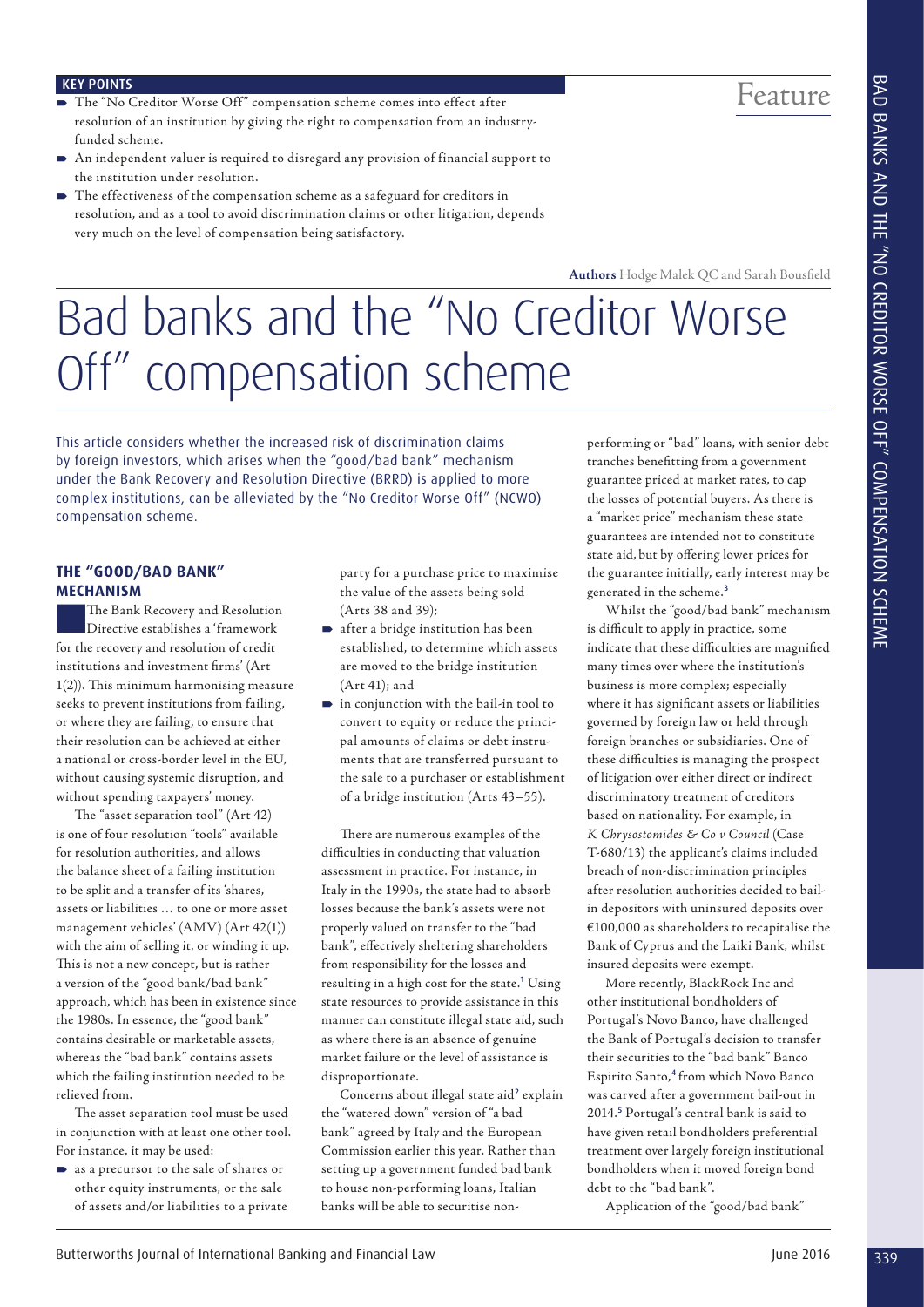## Feature

mechanism, like any resolution action, is expressly subject to the provisions of the Charter, including Art 21(2), which prohibits any discrimination on grounds of nationality. As stated in recital (13) of the BRRD:

**'… where creditors within the same class are treated differently in the context of resolution action, such distinctions should be justified in the public interest and proportionate to the risks being addressed and should be neither directly nor indirectly discriminatory on the grounds of nationality.'** 

There are many reasons why resolution authorities may deliberately seek to discriminate on grounds of nationality when applying the "good/bad bank" mechanism. Resolution authorities are inevitably subject to political pressure to ensure the greatest possible protection of their local retail banking customers. Further, resolution authorities will be aware that, as the deposit protection scheme for deposits under €100,000 (Directive 2014/49/EU) will normally take effect when a bank is failing, the national government will be keen to avoid having to make up the shortfall of any haircut on smaller deposits. Again, this may incentivise national resolution authorities to prevent depositors of amounts under  $€100,000$  suffering losses, who are typically local retail banking customers.

In addition, resolution authorities must consider whether their application of the "good/bad bank" mechanism is inadvertently discriminatory. For instance, a state may have treated foreign creditors in a less favourable manner by, for example, forcing particular depositors, or deposits, to be the subject of a bail-in in such a way that primarily affects foreign individuals, or by providing less favourable associated guarantees for certain assets, which are primarily held by foreign investors.

In an attempt to head off discrimination claims, the Bank of Portugal has promised some compensation to foreign institutional bondholders, based on the

NCWO commitment. The effectiveness of this strategy in avoiding litigation is clearly dependent upon the nature of compensation available according to the NCWO principle.

#### **THE NCWO PRINCIPLE**

NCWO is one of the "general principles*"* under the BRRD and so applies to all resolution tools. It recognises that resolution tools can adversely affect private property rights by requiring that:

**'no creditor shall incur greater losses than would have been incurred if the [resolution] entity … had been wound up under normal insolvency proceedings'**   $(Art 34(1)(g)).$ 

If a creditor has assets, which are not transferred out of the "bad bank", he will – without NCWO – effectively subsidise the transferors by bearing the shortfall between the assets and liabilities of the "bad bank" in insolvency proceedings, whilst the transferors continue as creditors of the new "good bank".

In practice, NCWO comes into effect after resolution of an institution by giving the right to compensation from an industry – funded scheme (Art 75) where:

- $\blacktriangleright$  there has been a partial transfer of a bank's shares, assets, or liabilities by sale or establishment of a bridge institution (Art 73(a)), or use of the bail-in tool to write down claims or convert them to equity (Art 73(b)); and
- an independent valuer demonstrates the shareholders or creditors suffered greater losses in resolution than under normal insolvency proceedings (Art 74).

NCWO arguably assists the application of the "good/bad bank" mechanism as it:

- protects the rights of shareholders and creditors without the need to bring discrimination claims or other litigation;
- alleviates any concerns of resolution authorities that their actions may have been inadvertently discriminatory;
- preserves the overall efficacy of the BRRD resolution tools by obviating

the need, for example, of an *ex ante* judicial review of a resolution authority's decision.

The effectiveness of the NCWO compensation scheme as a safeguard for creditors in resolution depends upon the quality of the *ex post* valuation under Art 74 for 'assessing whether shareholders and creditors would have received better treatment if the institution under resolution had entered into normal insolvency proceedings'. Draft regulatory standards on valuation – currently under consultation – seek to specify the general principles that an independent valuer must apply. Nevertheless, the guidance, albeit limited, given in Art 74(3)(c) is that 'any provision of extraordinary public financial support to the institution under resolution' should be disregarded, which is itself telling. In effect, by disregarding any existing or planned government financial support of an institution subject to resolution, it indicates that valuation exercises may legitimately amount to liquidation of assets at prices far below their fair market value or "fire sales". **34** June 2018 Constrained the state of the state of the state of the state of the state of the state of the state of the state of the state of the state of the state of the state of the state of the state of the state of

This issue was considered in relation to the UK's NCWO compensation scheme under s 60(2) of the Banking Act 2009, in *Harbinger Capital Partner v Caldwell and Another* [2013] EWCA Civ 492. The Court of Appeal held that the independent valuer's assessment of shares in Northern Rock as worthless at the time of its nationalisation, was legitimate, with the effect that no compensation was due according to the NCWO principle. The independent valuer's approach, which the Court of Appeal approved, was that when deciding whether creditors would have suffered greater losses under normal insolvency proceedings first, any increase in value which resulted from the provision of financial support to Northern Rock was to be deducted,<sup>6</sup> and secondly, the valuer could legitimately assume a "fire sale" of the assets as the basis for assessing their value.<sup>7</sup>

Whilst the right to compensation based on NCWO may alleviate the concerns of national resolution authorities that foreign